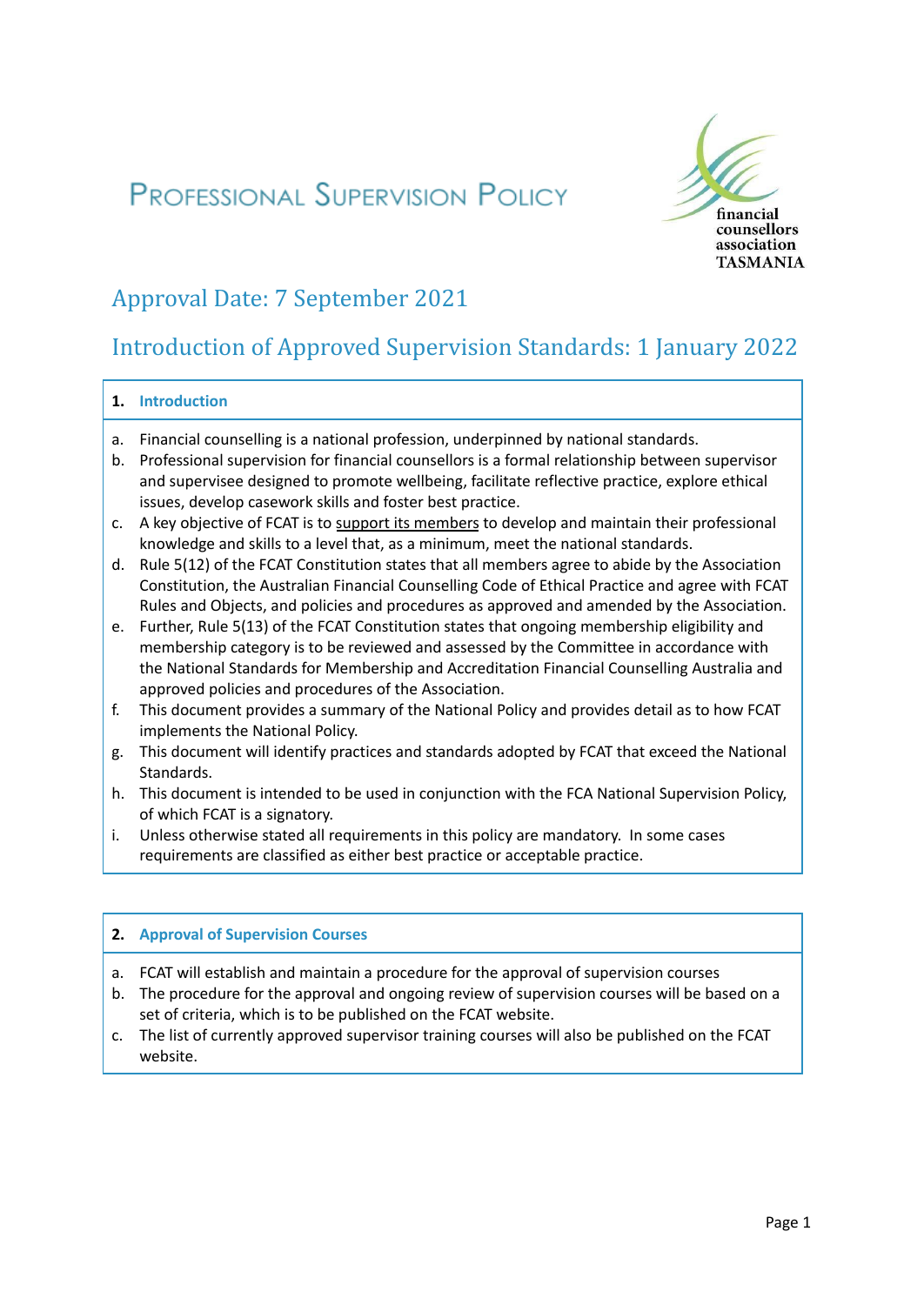#### **3. Approval of Financial Counselling Supervisors**

- a. FCAT may approve financial counselling supervisors who are:
	- i. Accredited members of FCAT or
	- ii. Other suitably qualified persons
- b. To gain approval from FCAT to become a supervisor, accredited members of FCAT must satisfy the following criteria:
	- i. be a current full member of FCAT
	- ii. have 3 or more years FTE experience as a financial counsellor working with clients since holding the Diploma of Financial Counselling
	- iii. provide proof of being insured for professional indemnity (either as an employee of a Agency or as an individual policyholder)
- c. To gain approval from FCAT to become a supervisor, persons who are not financial counsellors must satisfy the following criteria:
	- i. be a lawyer with current qualifications who holds consumer law experience or currently qualified counsellor, psychologist or other professional with discipline specific skill set (appendix 1 of national policy)
	- ii. provide proof of being insured for professional indemnity
- d. An applicant to become an approved supervisor can be provided pre-approval by FCAT if they meet all criteria other than being cleared to provide supervision in-house by their employing Agency (and thereby be covered under the organisation's professional indemnity insurance) or the applicant does not yet have ABN and professional indemnity insurance. Approval would only be provided once the final condition is met
- e. An approved supervisor can retire from full time financial counselling and remain operating as a qualified supervisor for a maximum of two years
- f. FCAT will publish a procedure for the approval process for financial counselling supervisors
- g. The FCA website holds the **only** authoritative list of approved supervisors across all States/Territories.
- h. Professional supervisors will be expected to continue the development of their supervision skills and knowledge in order to maintain their accreditation with FCAT
- i. All approved supervisors as at the commencement date for this policy will be expected to submit an application under the rules and procedures of the policy in order to maintain their accreditation.

#### **4. Supervision Agreements**

- a. Agreement between Supervisor and Surpervisee
	- i. It is **mandatory** for a formal written agreement between supervisor and supervisee
	- ii. FCAT is to maintain a draft agreement consistent with the National Policy (Appendix 2)
- iii. FCAT is to publish the draft agreement on the FCAT website
- b. Agreement between Supervisor and Agency
	- i. It is **mandatory** for formal written agreement between supervisor (internal/external) and agency
	- ii. FCAT is to maintain a draft agreement consistent with the National Policy (Appendix 3)
- iii. FCAT is to publish the draft agreement on the FCAT website
- c. As supervision is an integral part of employing a financial counsellor, agencies accept the cost of professional supervision as part of the overall costs of employment.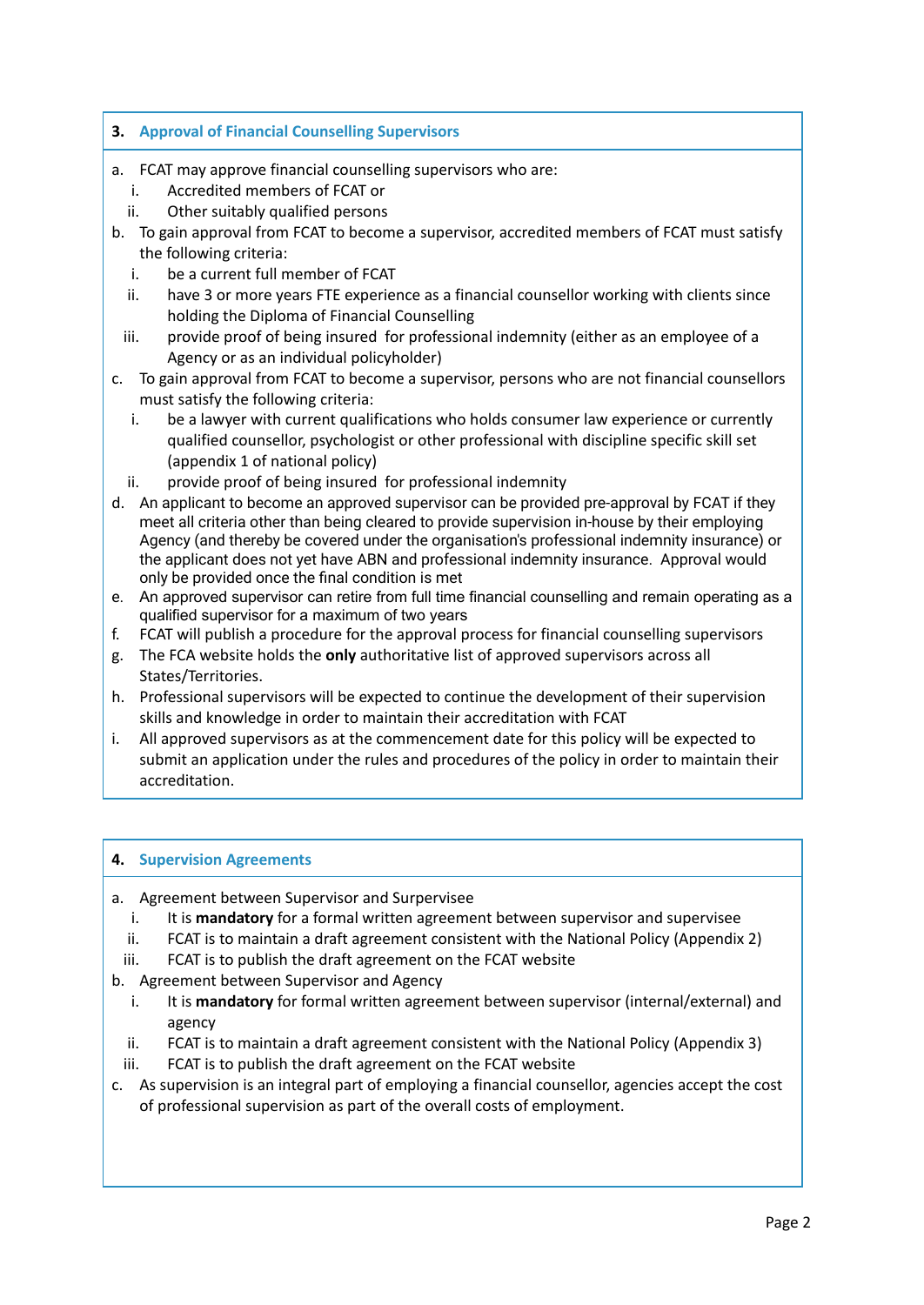#### **5. Choice of Supervisor**

- a. It is **best practice** for supervisees to have their professional supervisor of choice
- b. It is **best practice** for supervisors to be external to the Agency
- c. It is **acceptable practice** for supervisors to be employed by the Agency provided:
	- i. the supervisor is not their direct line manager or another manager/team leader within the same line management structure; and
	- ii. the supervisee has chosen the supervisor or the Agency has chosen the supervisor after agreement from the supervisee
- d. It is **best practice that** before financial counsellors change supervisors that there be open communication between the financial counselor and their supervisor as to why the change is being sought.

#### **6. Professional Supervision Standards**

- a. All supervision is to be provided by:
	- i. financial counselling supervisors approved and currently accredited with FCAT
	- ii. financial counselling supervisors approved and currently accredited with any other State or Territory association
- b. It is the responsibility of members to confirm that their supervisor is approved by checking the FCA website prior to having supervision
- c. Full members must participate in the following minimum hours of professional supervision per year
	- i. For members employed 0.5 FTE or more: 10 hours
	- ii. For members employed less than 0.5 FTE or more: 6 hours
- d. In order to provide greater support for new financial counsellors, Associate members must participate in the following minimum hours of one-to one professional supervision per year
	- i. For members employed 0.5 FTE or more: 10 hours
	- ii. For members employed less than 0.5 FTE or more: 6 hours
- e. Supervision may be delivered one-to one or in a group setting (no more than 8 members per group)
- f. It is **best practice** for supervision to be provided one-to-one
- g. It is **mandatory** for at least one one-to-one supervision session per year to be conducted face to face - in this context face-to-face includes video communication.
- h. It is **acceptable practice** for supervision to be provided by telephone and video
- i. At least 50% of professional supervision must be provided by a financial counsellor
- j. No more than 50% of supervision is to be provided in a group setting
- k. It is **best practice** for supervision to be conducted during work hours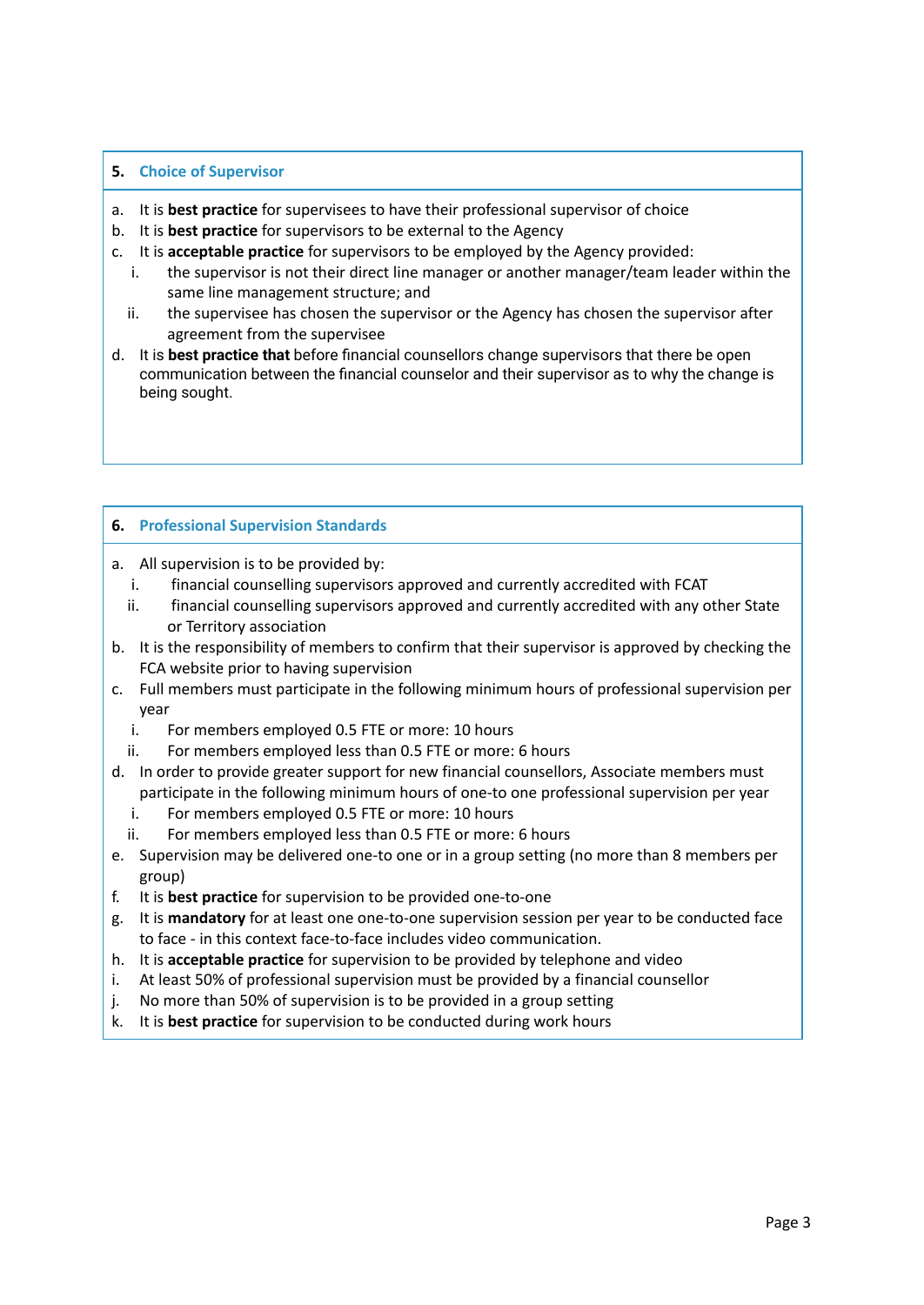| <b>Professional Supervision Standards</b>                         |                    |                   |
|-------------------------------------------------------------------|--------------------|-------------------|
| <b>Employed</b>                                                   | 0.5 FTE or greater | Less than 0.5 FTE |
| Minimum total supervision hours<br>for all Members                | 10                 | 6                 |
| Minimum one-to one supervision<br>hours for Associate Members     | 10                 | 6                 |
| Min. % of total hours conducted one<br>to one                     | 50%                |                   |
| Min. sessions per year conducted<br>face to face (includes video) | 1 session          |                   |
| Max. in all group sessions                                        | 8 members          |                   |

#### **7. Compliance**

- a. Compliance with this policy will be monitored by requiring supervisors to provide an annual return of their supervision and professional development activities
- b. Members will be required to provide details of their professional supervision as part of the Continuing Professional Development and Supervision Return
- c. Procedures for the above two reviews are to be developed and maintained by FCAT